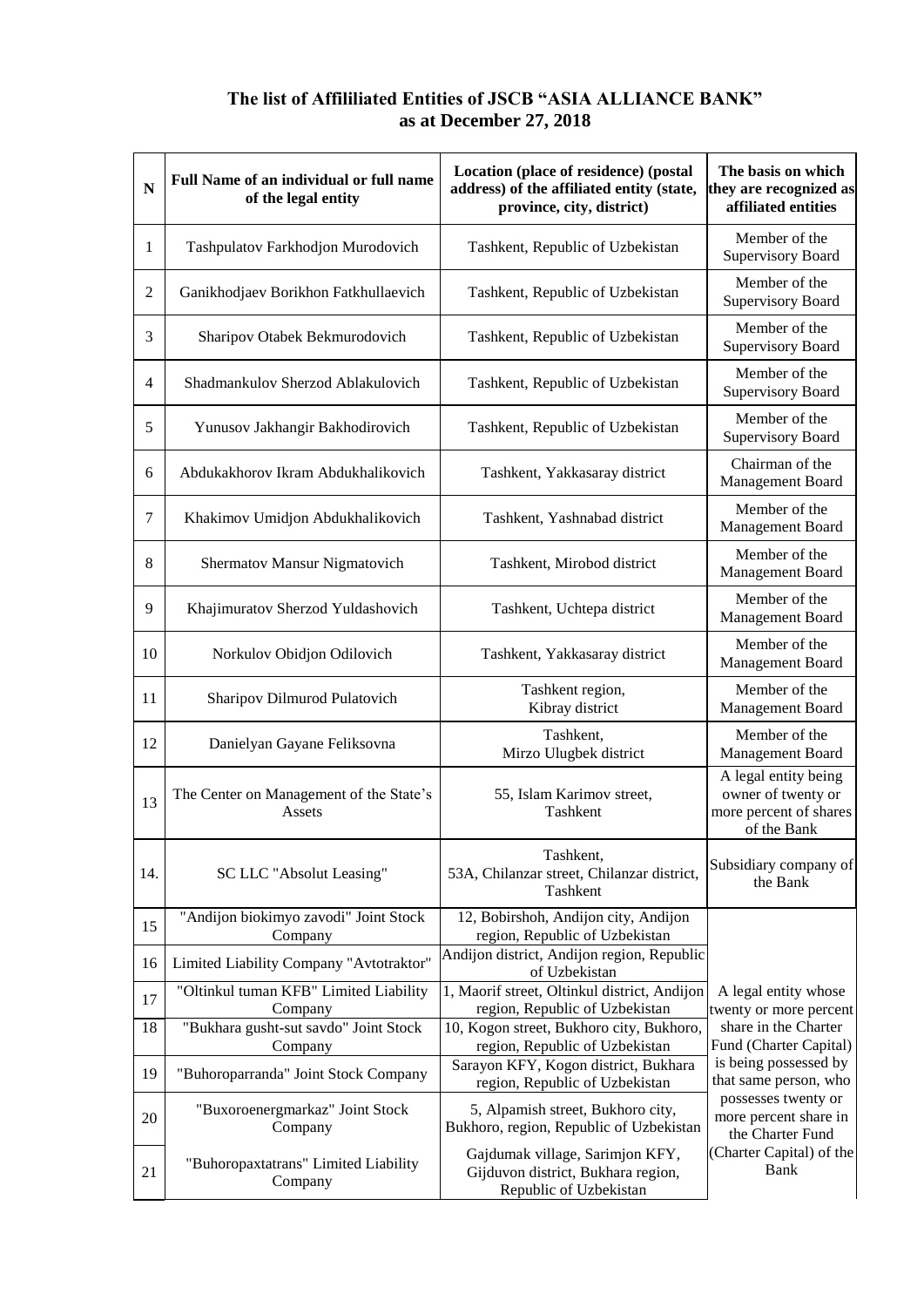| 22 | "Bunedkor Zafarobod" Limited Liability<br>Company                                            | Zafarabad street, Gijduvan district,<br>Bukhara region, Republic of Uzbekistan                                |
|----|----------------------------------------------------------------------------------------------|---------------------------------------------------------------------------------------------------------------|
| 23 | "Jizzak Plastmassa" Joint Stock Company                                                      | 5, Tashkent street, Djizak city, Djizak<br>region, Republic of Uzbekistan                                     |
| 24 | Limited Liability Company "Farhod<br>kinoteatr"                                              | Dustlik city, Dustlik district, Djizak<br>region, Republic of Uzbekistan                                      |
| 25 | "Jizzax issiqlik energoqurilish" Limited<br><b>Liability Company</b>                         | A Industrial zone, Djizak city, Djizak<br>region, Republic of Uzbekistan                                      |
| 26 | "Uzgeoburg'uneftgaz" Joint Stock<br>Company                                                  | 35, Mustakillik street, Qarshi city,<br>Qashqadaryo region, Republic of<br>Uzbekistan                         |
| 27 | 'QASHQADARYONEFTGAZISHCHITA'<br><b>MINOT"</b> Joint Stock Company                            | Shurtan, Guzar, Republic of Uzbekistan                                                                        |
| 28 | "Kitob avtoyul" Limited Liability Company                                                    | Russian village, Kitob district,<br>Qashqadaryo region, Republic of<br>Uzbekistan                             |
| 29 | "Kashkadaryo yul taminot" Limited<br><b>Liability Company</b>                                | Koson highway, Shaykh Ali mound,<br>Qarshi city, Qashqadaryo region, Republic<br>of Uzbekistan                |
| 30 | "Mulk-30" Limited Liability Company                                                          | Ertepa abonent department, Mirmron<br>village, Qarshi district, Qashqadaryo<br>region, Republic of Uzbekistan |
| 31 | "Kasbi non ishlab chiqarish" Limited<br><b>Liability Company</b>                             | Muglon village, Kasbi district,<br>Qashqadaryo region, Republic of<br>Uzbekistan                              |
| 32 | "Qarshi Sanitar tozalash" Limited Liability<br>Company                                       | 325, Nasaf street, Qarshi city,<br>Qashqadaryo regio, Republic of<br>Uzbekistan                               |
| 33 | Limited Liability Company "Kitob tuman<br>tayerlov savdo"                                    | 151, A.Kodiriy street, Chromiy MFY,<br>Kitob district, Qashqadaryo region,<br>Republic of Uzbekistan          |
| 34 | "Kukdala savdo" Limited Liability<br>Company                                                 | Kukdala village, Chiroqchi district,<br>Qashqadaryo region, Republic of<br>Uzbekistan                         |
| 35 | "Nishon tuman tayerlov savdo" Limited<br><b>Liability Company</b>                            | Eski Nishon village, Nishon district,<br>Qashqadaryo region, Republic of<br>Uzbekistan                        |
| 36 | "Kasbi tumani tayerlov savdo" Limited<br><b>Liability Company</b>                            | Muglon village, Kasbi district,<br>Qashqadaryo region, Republic of<br>Uzbekistan                              |
| 37 | "Kitob ulgurji universal savdo bazasi"<br><b>Limited Liability Company</b>                   | 5, G.Jurabek street, Kitob city,<br>Qashqadaryo ergion, Republic of<br>Uzbekistan                             |
| 38 | "Kamashi tumanlararo ulgurji chakana<br>savdo ishlab chiqarish" Limited Liability<br>Company | 24, Alpomish street, Kamashi district,<br>Qashqadaryo region, Republic of<br>Uzbekistan                       |
| 39 | "Koson pulati matlubotsavdo" Limited<br><b>Liability Company</b>                             | Pulati, Kasan district, Qashqadaryo<br>region, Republic of Uzbekistan                                         |
| 40 | "Qashqadaryokommundrenaj" Limited<br><b>Liability Company</b>                                | 262, Nasaf street, Qarshi city,<br>Qashqadaryo region, Republic of<br>Uzbekistan                              |
| 41 | "Dehkonobodsavdo" Limited Liability<br>Company                                               | 59, G.Gulom street, Karashina village,<br>Dehkonobod region                                                   |
| 42 | «Dugmasavdo» Limited Liability Company                                                       | 3, Alang street, Pumoq city, Mirishkor<br>dictrict, Qashqadaryo region, Republic of<br>Uzbekistan             |
| 43 | "Jeynovsavdo" Limited Liability Company                                                      | 2, M.Sayidov street, Jeynov city,<br>Mirishkor district, Qashqadaryo region,<br>Republic of Uzbekistan        |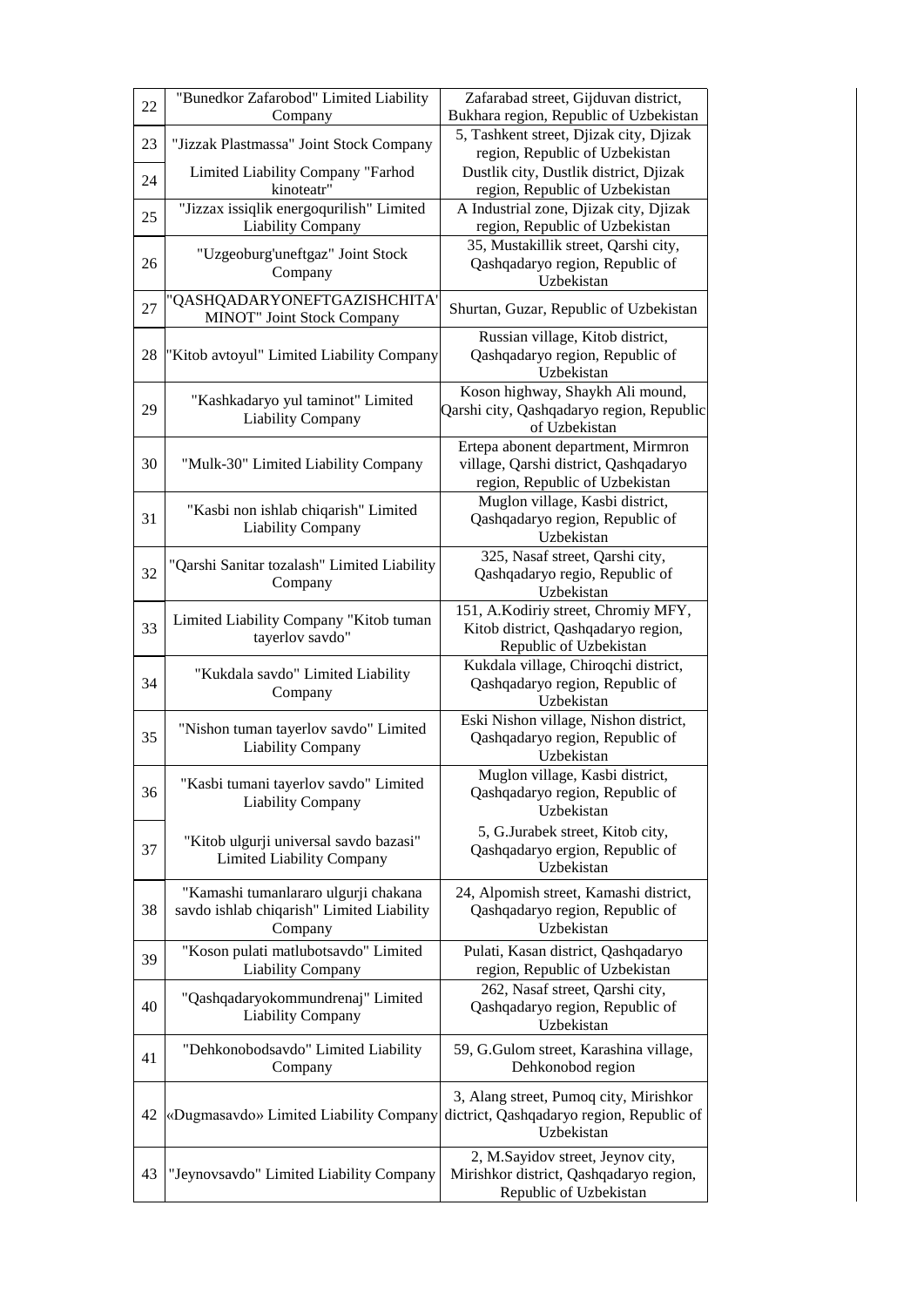|    | «Ta'mirlash montaj» Limited Liability                            | 432, Uzbekiston street, Qarshi city,                                            |
|----|------------------------------------------------------------------|---------------------------------------------------------------------------------|
| 44 | Company                                                          | Qashqadaryo region, Republic of                                                 |
|    |                                                                  | Uzbekistan                                                                      |
|    | "Miraki ochiq savdo" Limited Liability                           | 90, Furkat street, Shahrisabz city,                                             |
| 45 | Company                                                          | Shahrisabz district, Qashqadaryo region,                                        |
|    |                                                                  | Republic of Uzbekistan                                                          |
|    | "Mirishkorsavdo" Limited Liability                               | 6, A.Temur street, Yangi Mirishkor city,                                        |
| 46 | Company                                                          | Mirishkor district, Qashqadaryo region,                                         |
|    |                                                                  | Republic of Uzbekistan                                                          |
| 47 | "Nishon non ishlabchiqarish" Limited                             | Nishon district, Nishon city, Qashqadaryo                                       |
|    | <b>Liability Company</b>                                         | region, Republic of Uzbekistan<br>22, Pillakashlik street, Shaxrisabz city,     |
|    | "Shaxrisabz «Tayorlovsavdo»" Limited<br><b>Liability Company</b> | Shaxrisabz district, Qashqadaryo region,                                        |
| 48 |                                                                  | Republic of Uzbekistan                                                          |
|    |                                                                  | 2, Ipak Yuli street, Shaxrisabz city,                                           |
| 49 | Shaxrisabz tuman savdo" Limited Liability                        | Shaxrisabz district, Qashqadaryo region,                                        |
|    | Company                                                          | Republic of Uzbekistan                                                          |
|    |                                                                  | 120, Dustlik street, Shaxrisabz city,                                           |
| 50 | "Shaxrisabzshaharsavdo" Limited Liability                        | Shaxrisabz district, Qashqadaryo region,                                        |
|    | Company                                                          | Republic of Uzbekistan                                                          |
|    |                                                                  |                                                                                 |
| 51 | "Yakkabog tayorlovsavdo" Limited                                 | 8, Saxovat street, Yakkabog city,<br>Yakkabog district, Qashqadaryo region,     |
|    | <b>Liability Company</b>                                         | Republic of Uzbekistan                                                          |
|    | "Viloyat kooperaciya                                             | 14, Uzbekiston ovozi street, Qarshi city,                                       |
| 52 | qurilishmateriallarta'minoti" Limited                            | Qashqadaryo region, Republic of                                                 |
|    | <b>Liability Company</b>                                         | Uzbekistan                                                                      |
|    |                                                                  | 1, Ohunbabaev street, Guzor city, Guzor                                         |
| 53 | "Guzortumani «xalimxoji bobo»" Limited                           | district, Qashqadaryo region, Republic of                                       |
|    | <b>Liability Company</b>                                         | Uzbekistan                                                                      |
|    |                                                                  | 10, Shahaki kurgoni street, Qarshi city,                                        |
| 54 | "Qarshi agrosanoat" Limited Liability                            | Qashqadaryo region, Republic of                                                 |
|    | Company                                                          | Uzbekistan                                                                      |
|    |                                                                  | 15, Mustakillik street, Tolimarjon city,                                        |
| 55 | "Kommunalxizmatkursatishkorxonasi"                               | Nishon district, Qashqadaryo region,                                            |
|    | <b>Limited Liability Company</b>                                 | Republic of Uzbekistan                                                          |
|    |                                                                  | 19, Beruni street, Yakkabog city,                                               |
| 56 | "Tinchlik soxili" Limited Liability                              | Yakkabog district, Qashqadaryo region,                                          |
|    | Company                                                          | Republic of Uzbekistan                                                          |
| 57 | "Mangit pilla" Limited Liability Company                         | Republic of Karakalpakstan, Amudaryo                                            |
|    |                                                                  | district                                                                        |
| 58 | "Nukus kinovideo" Limited Liability                              | 103a, Dusnazarov street, Nukus city,                                            |
|    | Company                                                          | Republic of Karakalpakstan                                                      |
| 59 | "Tahiatash kommunal xizmet" Limited                              | 33, Sh.Rashidov, Tahiatash city, Xodjeyly                                       |
|    | <b>Liability Company</b>                                         | district, Republic of Qaraqalpakstan                                            |
| 60 | "Karakalpakkuteresavda" Limited Liability                        | Xodjeyli road, Nukus city, Republic of                                          |
|    | Company                                                          | Karakalpakstan                                                                  |
| 61 | "Tahiatash Issilik tarmagi" Limited                              | Tantashev street, Tahiatash city, Republic                                      |
|    | <b>Liability Company</b>                                         | of Karakalpakstan                                                               |
| 62 | "Nukusremmash" Limited Liability                                 | Garezsizlik, Nukus city, Republic of<br>Karakalpakstan                          |
|    | Company                                                          |                                                                                 |
| 63 | "Qizilkumcement" Joint Stock Company                             | 3, Navoi city, Navoi region, 210103,<br>Republic of Uzbekistan                  |
|    |                                                                  | 5, Navoi city, Navoi region, 210105,                                            |
| 64 | "Navoiazot" Joint Stock Company                                  | Republic of Uzbekistan                                                          |
|    |                                                                  |                                                                                 |
| 65 | "Avtotransstroymehanizaciya" Joint Stock                         | 69, S.Ayniy street, Navoi city, Navoi<br>region, 210100, Republic of Uzbekistan |
|    | Company                                                          |                                                                                 |
| 66 | "Kiziltepa ta'minot ulgurji savdo bazasi"                        | 70, Navruz street, Kiziltepa city, Navoi                                        |
|    | <b>Limited Liability Company</b>                                 | region, 706700, Republic of Uzbekistan                                          |
| 67 | "Namanganagromash" Joint Stock                                   | 97, A.Temur street, Namangan city,                                              |
|    | Company                                                          | Namangan region, Republic of Uzbekistan                                         |
|    |                                                                  |                                                                                 |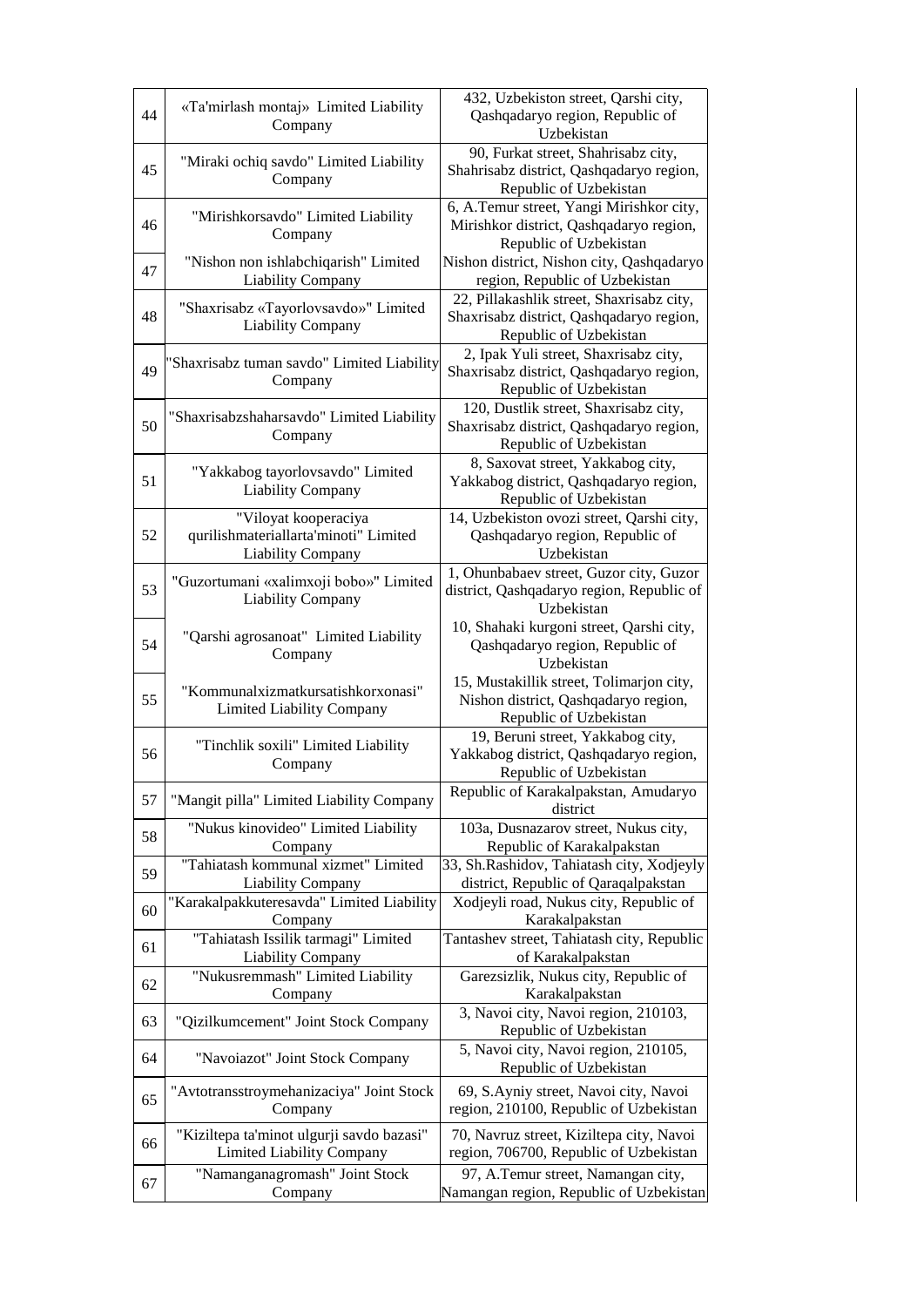| 68 | "Barion" Limited Liability Company                                                  | 51, Sufizoda street, Chust district,<br>Namangan region, Republic of Uzbekistan                            |
|----|-------------------------------------------------------------------------------------|------------------------------------------------------------------------------------------------------------|
| 69 | "Chortok ipak kurti" Limited Liability<br>Company                                   | Kushan village, Chortok district,<br>Namangan region, Republic of Uzbekistan                               |
| 70 | Joint Stock Company "Moscow-Uzbek<br>commercial hotel center"                       | <b>Russian Federation</b>                                                                                  |
| 71 | "Samarkandkimyo" Joint Stock Company                                                | Kimyogarlar kurgoni, Samarkand city,<br>Samarkand region, Republic of<br>Uzbekistan                        |
| 72 | "Agrokimyohimoya" Samarkand region<br>Joint Stock Company                           | 153, Spitamen street, Samarkand city,<br>Republic of Uzbekistan                                            |
| 73 | "Biznes center Samarkand" Joint Stock<br>Company                                    | Kuk-saroy plaza, Samarkand city,<br>Samarkand region, Republic of<br>Uzbekistan                            |
| 74 | "Samarkandskiy vikombinat imeni<br>professora N.A. Xovrenko" Joint Stock<br>Company | 58, M.Koshgariy, Samarkand city,<br>Samarkand region, Republic of<br>Uzbekistan                            |
| 75 | "Alpomish" Limited Liability Company                                                | 83, A.Temur street, Samarkand city,<br>Samarkand region, Republic of<br>Uzbekistan                         |
| 76 | "Respublika kimyo mahsulotlari bazasi"<br>Joint Stock Company                       | Bogiston KFY, Mirzabad district,<br>Sirdaryo region, Republic of Uzbekistan                                |
| 77 | "Guliston parranda" Limited Liability<br>Company                                    | Ulugobod kurgan, Gulistan city, Sirdaryo<br>region, Republic of Uzbekistan                                 |
| 78 | "Yangiyr shayar KFB" Limited Liability<br>Company                                   | Yangier city, Sirdaryo region, Republic of<br>Uzbekistan                                                   |
| 79 | "Guliston avtoshohbekat" Limited Liability<br>Company                               | Tashkent street, Gulistan city, Sirdaryo<br>region, Republic of Uzbekistan                                 |
| 80 | "Issiklik manbai" Limited Liability<br>Company                                      | 4, Gulistan city, Sirdaryo, Republic of<br>Uzbekistan                                                      |
| 81 | "Guliston 2535-sonli avtojamlanma"<br><b>Limited Liability Company</b>              | 12, Tashkent street, Gulistan city,<br>Sirdaryo region, Republic of Uzbekistan                             |
| 82 | Joint Stock Company "Surhondaryo ozik-<br>ovkat mollari"                            | 1, A.Xidoyatova, Surhandarya region,<br>Republic of Uzbekistan                                             |
| 83 | "Farhod - Xoliyorov suvokava" Limited<br>Liability Company                          | 14, Kh.Begmatova street, Shurchi city,<br>Shurchi district, Surhandaryo region,<br>Republic of Uzbekistan  |
| 84 | "Surhondaryokitobsavdo" Limited Liability<br>Company                                | 5, T.Mirzaev street, Termez city,<br>Surhandaryo region, Republic of<br>Uzbekistan                         |
| 85 | "Alpomish" Limited Liability Company                                                | 15, Mustakillik street, Sherobod city,<br>Sherobod district, Surhandaryo region,<br>Republic of Uzbekistan |
| 86 | "Kumkurgon mexanika ta'mirlash zavozi"<br>Limited Liability Company                 | 1, Oydin street, Kumkurgon city,<br>Kumkurgon district, Qashqadaryo region,<br>Republic of Uzbekistan      |
| 87 | "Almalikskiy gorno-metallurgicheskiy<br>kombinat" Joint Stock Company               | 53, A.Temur street, Olmalik city,<br>Tashkent region, 110100, Republic of<br>Uzbekistan                    |
| 88 | "Uzbekskiy metallurgicheskiy kombinat"<br>Joint Stock Company                       | 20, Sirdaryo, Bekabad city, Tashkent<br>region, Republic of Uzbekistan                                     |
| 89 | "Kishlokhujalikkimyo" Tashkent region<br>Joint Stock Company                        | 1, Issikxona kombinat, Zangiota district,<br>Tashkent region, 702029, Republic of<br>Uzbekistan            |
| 90 | "O'ZBEKGEOFIZIKA" Joint Stock<br>Company                                            | Geofizika village, Kibray district,<br>Republic of Uzbekistan                                              |
| 91 | Joint Stock Company<br>"Sanoatqalinqogozsavdo"                                      | Gulbok village, Angren city, Tashkent<br>region, 702500, Republic of Uzbekistan                            |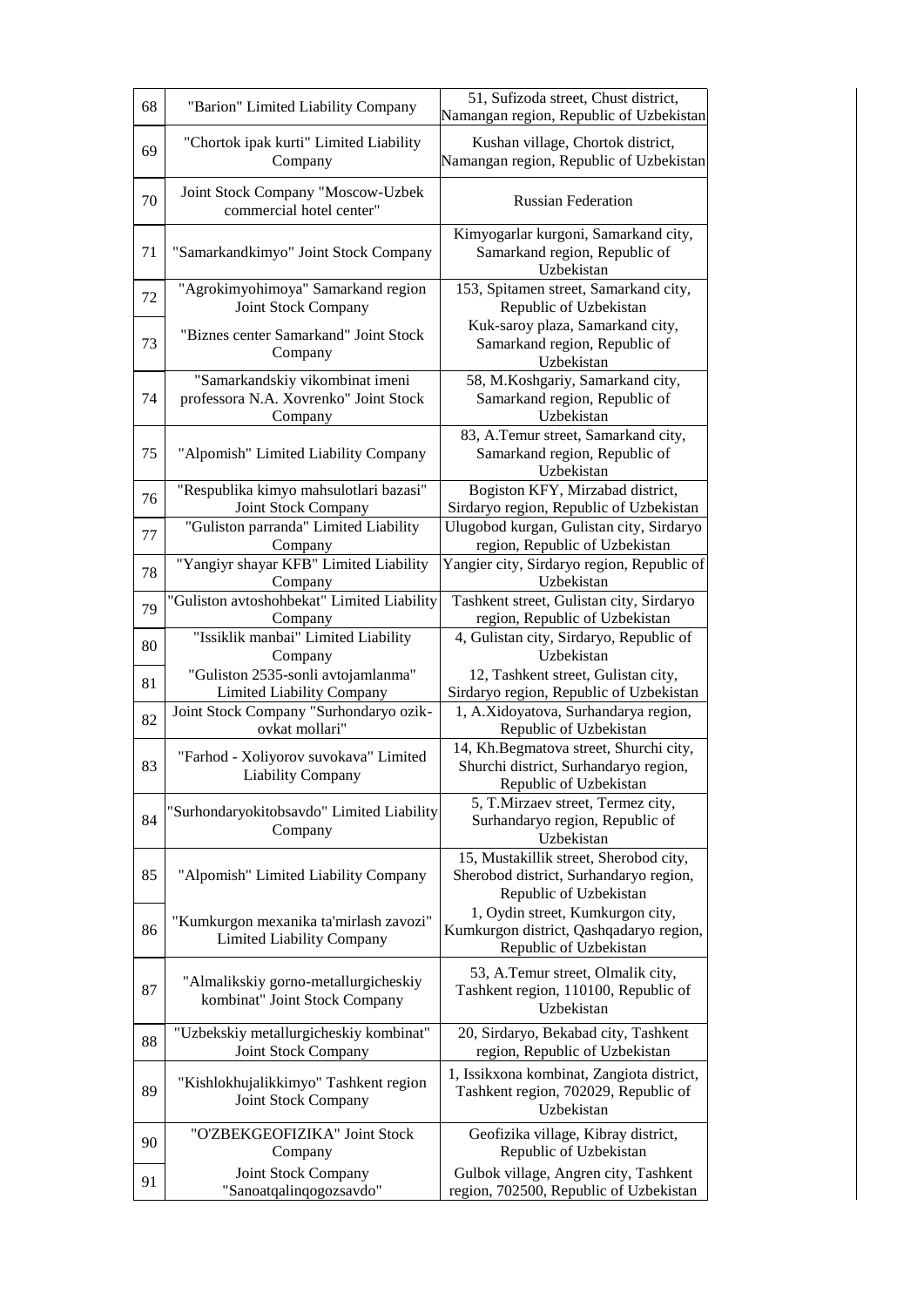| 92  | "Dalvarzin tamirlash zavodi" Limited<br><b>Liability Company</b>                                                       | Mavlonov F/U, Dalvarzin SSG, Bekobod<br>district, Tashkent region, Republic of<br>Uzbekistan                   |
|-----|------------------------------------------------------------------------------------------------------------------------|----------------------------------------------------------------------------------------------------------------|
| 93  | "Dustobod tajriba mehanika zavodi"<br><b>Limited Liability Company</b>                                                 | 1, Okkurgan street, Dustabad city,<br>Kuychirhiq district, Tashkent region,<br>Republic of Uzbekistan          |
| 94  | "Muhandis" Limited Liability Company                                                                                   | 5, Oltin tepa street, Zangiota district,<br>Tashkent region, Republic of Uzbekistan                            |
| 95  | "Zilol" Limited Liability Company                                                                                      | 24, Navoi street, kurgan Tuyabugiz,<br>Urtachirchiq district, Tashkent region,<br>Republic of Uzbekistan       |
| 96  | "Shark" Limited Liability Company                                                                                      | May, Qibray district, Tashkent region,<br>Republic of Uzbekistan                                               |
| 97  | "Nur" Limited Liability Company                                                                                        | Nazarbek kurgon, Zangiota district,<br>Tashkent region, Republic of Uzbekistan                                 |
| 98  | "Dori-darmon" Joint Stock Company                                                                                      | 21, Ohunbabaev street, Shayhantohur<br>district, Tashkent city, 100021, Republic<br>of Uzbekistan              |
| 99  | "Uzavtosanoat" Joint Stock Company                                                                                     | 30, Kh.Abdullaev street, M.Ulugbek<br>district, Tashkent city, 100007, Republic<br>of Uzbekistan               |
| 100 | "Uzdonmahsulot"Joint Stock Company                                                                                     | 36, Shahrisabz street, Mirobod district,<br>Tashkent city, Republic of Uzbekistan                              |
| 101 | "Uzmahsusmontajqurilish" Joint Stock<br>Company                                                                        | 25, A.Temur street, Tashkent city,<br>100017, Republic of Uzbekistan                                           |
| 102 | "Uzeltehsanoat" Joint Stock Company                                                                                    | 13, A.Temur street, Tashkent city,<br>100047, Republic of Uzbekistan                                           |
| 103 | "Qishloqenergoloyiha" Joint Stock<br>Company                                                                           | 9, M.Ashrafiy -1, Yashnabad district,<br>Tashketn city, Republic of Uzbekistan                                 |
| 104 | "Uzbekenergo" Joint Stock Company                                                                                      | 6, Istiklol street, M.Ulugbek district,<br>Tashkent city, 100000, Republic of<br>Uzbekistan                    |
| 105 | "Uzkimyosanoat" Joint Stock Company                                                                                    | 38, Navoi street, Shayhantohur district,<br>100011, Republic of Uzbekistan                                     |
| 106 | "Boshtransloiyha" Joint Stock Company                                                                                  | 23a, Nukus street, Tashkent city, 1000060,<br>Republic of Uzbekistan                                           |
| 107 | "Uzbekiston temir iyullari" Joint Stock<br>Company                                                                     | 7, T.Shevchenko street, Mirabad district,<br>Tashkent city, Republic of Uzbekistan                             |
| 108 | 'Sharq" Publishing and printing Joint Stock<br>Company                                                                 | 41, Buyuk Turon street, Yunusabad<br>district, 100000, Republic of Uzbekistan                                  |
| 109 | "Teleradiokanal "Eshlar" Joint Stock<br>Company                                                                        | 69, Navoi street, Shayhantohur district,<br>100011, Republic of Uzbekistan                                     |
| 110 | "Uzneftmahsulot" Joint Stock Company                                                                                   | 143, 2 cul-de-sac, Darmon Yuli street,<br>M.Ulugbek district, Tashkent city,<br>100125, Republic of Uzbekistan |
| 111 | "Ozneftgazqazibchiqarish" Joint Stock<br>Company                                                                       | 66, A.Temur str., Yunus Obod District,<br>Tashkent City, 100084, Republic of<br>Uzbekistan                     |
| 112 | "U'ztransgaz" Joint Stock Company                                                                                      | 31 a, Yusuf Khos Khojib street,<br>Yakkasaray district, Tashkent city,<br>100031, Republic of Uzbekistan       |
| 113 | "Uzbekneftgaz" Joint Stock Company                                                                                     | 21, Istikbal street, Yashnabad district,<br>Tashketn city, Republic of Uzbekistan                              |
| 114 | "Toshkent rangli metal parchalari va rezgi-<br>chikitlarini taiyorlash va kaita ishlash<br>zavodi" Joint Stock Company | Industrial zone, Sergeli district, Tashkent<br>city, Republic of Uzbekistan                                    |
| 115 | "Gazavtomatika" Joint Stock Company                                                                                    | 10a, Zargarlik street, Uchtepa district,<br>Tashkent city, Republic of Uzbekistan                              |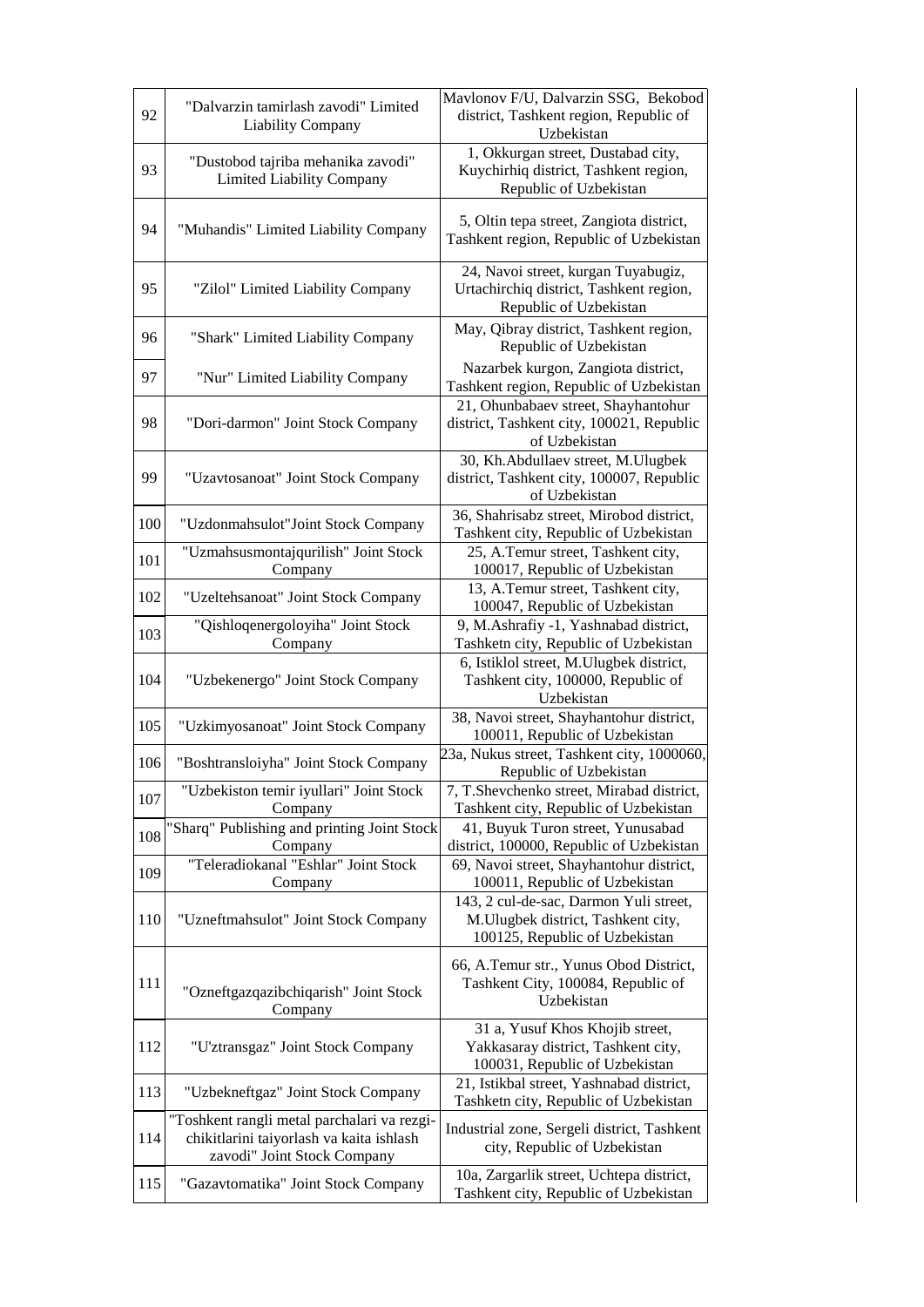| 116 | "Uzbekiston respublika tovar xom ashyo<br>birjasi" Joint Stock Company | 77, Babur street, Yakkasaray district,<br>Tashkent city, 100090, Republic of<br>Uzbekistan         |
|-----|------------------------------------------------------------------------|----------------------------------------------------------------------------------------------------|
| 117 | "Mulk-sarmoya brokerlik uyi" Joint Stock<br>Company                    | 10, Bukhara street, Mirabad district,<br>Tashkent city, Republic of Uzbekistan                     |
| 118 | "Elsis-savdo" Joint Stock Company                                      | 10, Bukhara street, Mirabad district,<br>Tashkent city, Republic of Uzbekistan                     |
| 119 | "Tashkent" Joint Stock Company Republic<br><b>Stock Exchange</b>       | 10, Bukhara street, Mirabad district,<br>Tashkent city, Republic of Uzbekistan                     |
| 120 | "Uzvinosanoat-holding" Holding Company                                 | 6, Abai street, Shayhantahur district,<br>Tashkent city, Republic of Uzbekistan                    |
| 121 | "Uzbekoziqovqatholding" holding company                                | 73a, Nukus street, Tashkent city, 100015,<br>Republic of Uzbekistan                                |
| 122 | "Uzagroexport" Joint Stock Company                                     | 41, Beruni street, Tashkent city, 100174,<br>Republic of Uzbekistan                                |
| 123 | "Uzqurilishmateriallari" Joint Stock<br>Company                        | 68a, Tafakkur street, Tashkent city,<br>100070, Republic of Uzbekistan                             |
| 124 | "Uzagrokimyohimoya" Joint Stock<br>Company                             | 38, Navoi street, Shayhantohur district,<br>Tashkent city, Republic of Uzbekistan                  |
| 125 | "Uzagrotechsanoatholding" Joint Stock<br>Company                       | 434, Buyuk Ipak Yuli street, Mirzo<br>Ulugbek district, Tashkent city, Republic<br>of Uzbekistan   |
| 126 | "Uzagroservis" Joint Stock Company                                     | 4a, Abay street, Shayhantohur district,<br>Tashkent city, Republic of Uzbekistan                   |
| 127 | "Uzbekgidroenergo" Joint Stock Company                                 | 22, Navoi street, Shayhantohur district,<br>Tashkent city, Republic of Uzbekistan                  |
| 128 | "Uzpaxtasanoat" Joint Stock Company                                    | 8a, Sh.Rustaveli street, Yakkasaray<br>district, Tashkent city, Republic of<br>Uzbekistan          |
|     |                                                                        |                                                                                                    |
| 129 | "Uzpaxtayog" Joint Stock Company                                       | 8, Sh.Rustaveli street, Yakkasaray district,<br>Tashkent city, Republic of Uzbekistan              |
| 130 | "Sovplastital" Joint Stock Company                                     | 29a, Bunedkor street, Chilanzar district,<br>Tashkent city, Republic of Uzbekistan                 |
| 131 | "Kitobsavdo" Limited Liability Company                                 | 30, Navoi street, Shayhantahur district,<br>Tashkent city, Republic of Uzbekistan                  |
| 132 | "Toshtemiriyulloiyha" Limited Liability<br>Company                     | 7, T.Shevchenko street, Mirabad district,<br>Tashkent city, Republic of Uzbekistan                 |
| 133 | "Iyul-loyiha byurosi" Limited Liability<br>Company                     | 68a, Mustakillik avenue, M.Ulugbek<br>district, Tashkent city, 100000, Republic<br>of Uzbekistan   |
| 134 | "O'ZGAZLOYIHA" Limited Liability<br>Company                            | 83, Beruni street, Tashkent city, Republic<br>of Uzbekistan                                        |
| 135 | "Uzengsanoatloyixa" Limited Liability<br>Company                       | 85, Shaxrisabz street, Yashnabad district,<br>Tashketn city, 100047, Republic of<br>Uzbekistan     |
| 136 | "Hotel Uzbekiston" Limited Liability<br>Company                        | 28, Musaxanov street, M.Ulugbek district,<br>Tashkent city, 100047, Republic of<br>Uzbekistan      |
| 137 | "Tarihiy yodgorlik ta'mirlash" Limited<br><b>Liability Company</b>     | 7, Kadiriy street, Shayhantahur district,<br>Tashkent city, Republic of Uzbekistan                 |
| 138 | "Elsis kliring" Limited Liability Company                              | 10, Bukhara street, Mirabad district,<br>Tashkent city, Republic of Uzbekistan                     |
| 139 | "Central Asia Megastar" Limited Liability<br>Company                   | 354-360 rooms, 3-level, International<br>airport, Tashkent city, 100028, Republic<br>of Uzbekistan |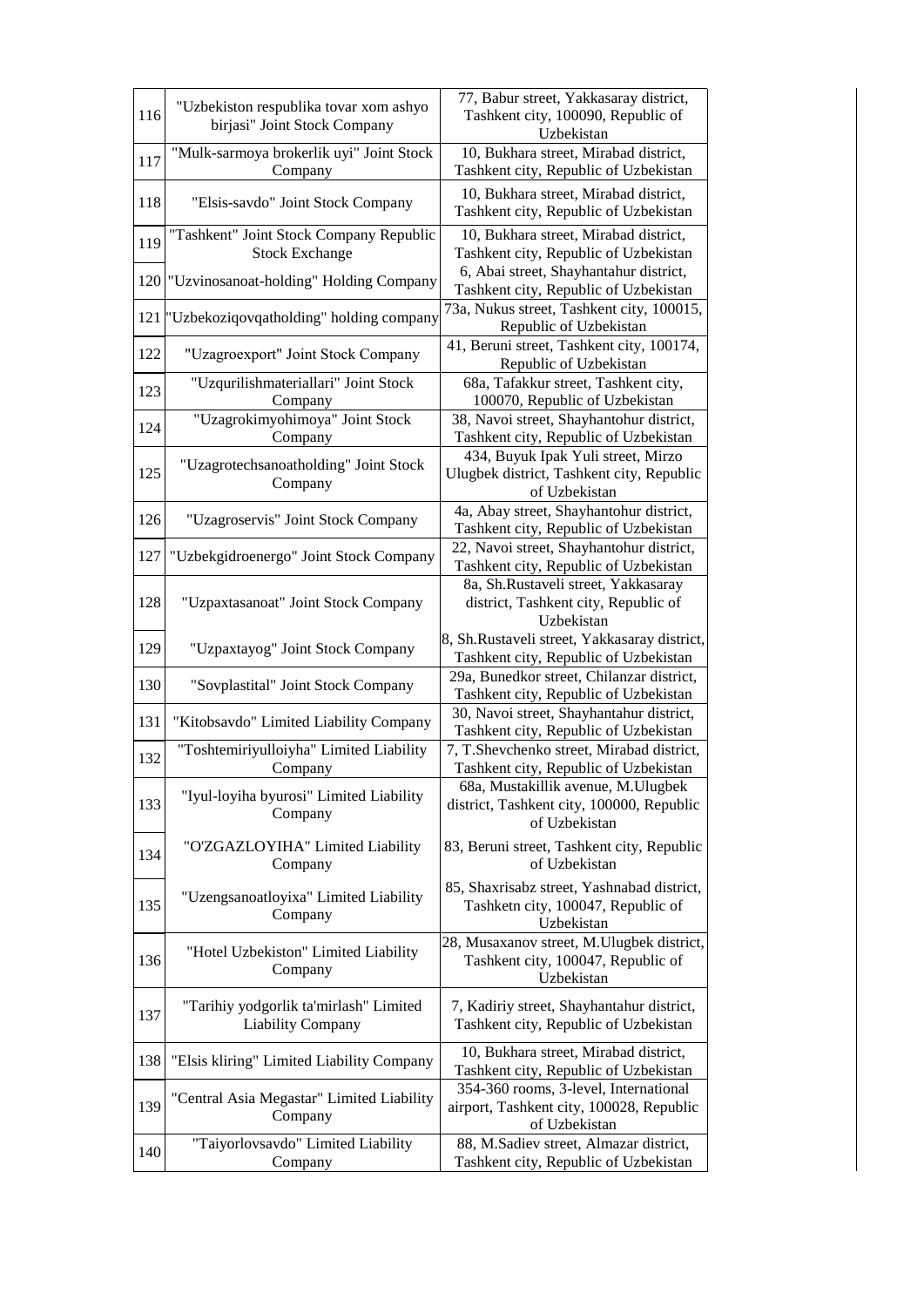| 141 | "Biznes-Daily media" Limited Liability<br>Company Publishing house                                   | 55, Uzbekistan avenue, Chilanzar district,<br>Tashkent city, 100003, Republic of<br>Uzbekistan             |
|-----|------------------------------------------------------------------------------------------------------|------------------------------------------------------------------------------------------------------------|
| 142 | "Dioksid biznes" Limited Liability<br>Company                                                        | 14a, Chirchiq Buyi street, Tashkent city,<br>Republic of Uzbekistan                                        |
| 143 | "Druppa-dizayn KK" Limited Liability<br>Company                                                      | 7a, Sugdiana street, Sergeli district,<br>Tashkent city, Republic of Uzbekistan                            |
| 144 | "Toshkent otchopari" Limited Liability<br>Company                                                    | Gazchi trans, 47, Bunedkor avenue,<br>Chilanzar district, 100161, Tashkent city,<br>Republic of Uzbekistan |
| 145 | "M.Ulugbek tumani kommunal ta'mirlash-<br>avariyani tiklash hizmati" Limited Liability<br>Company    | 56, M.Yusuf, M.Ulugbek district,<br>Tashkent city, Republic of Uzbekistan                                  |
|     | "Hamza tumani kommunal ta'mirlash-<br>146 avariyani tiklash hizmati" Limited Liability<br>Company    | 5, Majnuntol, Yashnabad district,<br>Tashkent city, Republic of Uzbekistan                                 |
| 147 | "BLKTB mevasabzavot" Limited Liability<br>Company                                                    | 6B, Vodniy, Turob Tula street, Chilanzar<br>district, Tashkent city, Republic of<br>Uzbekistan             |
| 148 | "Stroiservis" Joint Venture Limited<br>Liability Company                                             | 50, Yakubov street, Sergeli district,<br>Tashkent city, Republic of Uzbekistan                             |
| 149 | "Issiqlikquvvatta`mir" Limited Liability<br>Company                                                  | 53, Babur street, Yakkasaray tumani,<br>Tashkent city, Republic of Uzbekistan                              |
| 150 | "Yakkasaroi tumani kommunal ta'mirlash-<br>avariyani tiklanish hizmati" Limited<br>Liability Company | 29, Askiya street, Yakkasaray tumani,<br>Tashkent city, Republic of Uzbekistan                             |
| 151 | "4-son ta' mirlash qurilish yig'ish<br>boshqarmasi" Limited Liability Company                        | 3, S.Talipova street, Sergeli district,<br>Tashkent city, Republic of Uzbekistan                           |
| 152 | "KRAVS bektemirskogo r-na" Limited<br>Liability Company                                              | 35, Kh.Boykaro street, Bektemir district,<br>Tashkent city, Republic of Uzbekistan                         |
| 153 | "KRAVS chilanzarskogo r-na" Limited<br><b>Liability Company</b>                                      | 19, Chilanzar district -8, Tashkent city,<br>Republic of Uzbekistan                                        |
| 154 | "KRAVS sergeliiskogo r-na" Limited<br>Liability Company                                              | 62, Sputnik - 10, Sergeli district, Tashkent<br>city, Republic of Uzbekistan                               |
| 155 | «International Beverages Tashkent» Joint<br>Venture Stock Company                                    | 3a, 7 Kumarik street, Segeli district,<br>Tashkent ciyt, 100160, Republic of<br>Uzbekistan                 |
| 156 | "Kvarc" Joint Stock Company                                                                          | 2a, Mustakillik street, Fergana region,<br>Republic of Uzbekistan                                          |
| 157 | "Fargona gusht-sut savdo" Joint Stock<br>Company                                                     | 1, New Fergana, Margilon city, Republic<br>of Uzbekistan                                                   |
| 158 | Joint Stock Company "Kokand superfosfat<br>zavodi"                                                   | 87, Davronbek, Kokand city, Fergana<br>region, Republic of Uzbekistan                                      |
| 159 | "Fargonaazot" Joint Stock Company                                                                    | 222, Industrial, Fergana city, Republic of<br>Uzbekistan                                                   |
| 160 | "Margilon ta'mirlash mehanika zavodi"<br><b>Limited Liability Company</b>                            | 154, Chimkent village, Kushtepa district,<br>Fergana region, Republic of Uzbekistan                        |
| 161 | "Rishton bosh pillahona" Limited Liability<br>Company                                                | 225, Roshidoniy street, Rishton district,<br>Fergana region, Republic of Uzbekistan                        |
| 162 | "Dangara tumani Uray" Limited Liability<br>Company                                                   | Huja village, Taypok KFY, Dangara<br>district, Fergana region, Republic of<br>Uzbekistan                   |
| 163 | "Ferganaulgurjisavdo" Limited Liability<br>Company                                                   | 19, Eruglik street, Fergana city, Fergana<br>region, Republic of Uzbekistan                                |
| 164 | "Kukon energo markaz" Limited Liability<br>Company                                                   | 2g, Turkiston street, Kokand city, Fergana<br>region, Republic of Uzbekistan                               |
| 165 | "Bagdod pillaxona" Limited Liability<br>Company                                                      | Bagdad village, Bagdad, Bagdad district,<br>Fergana region, Republic of Uzbekistan                         |
| 166 | "Kirguli issiklik manbai" Limited Liability<br>Company                                               | 15a, Yangi zamon, Fergana city, Fergana<br>region, Republic of Uzbekistan                                  |